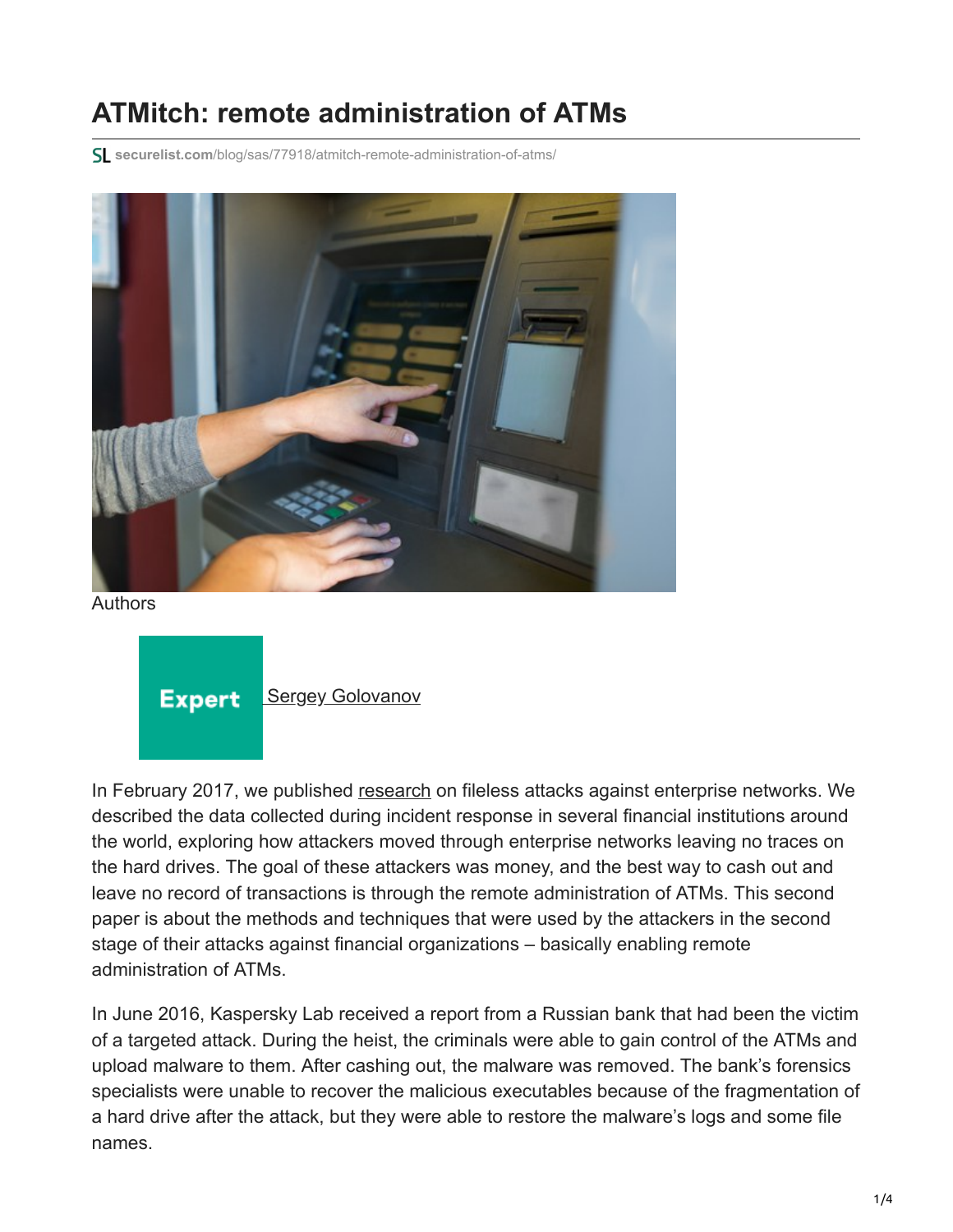The bank's forensic team were able, after careful forensic analysis of the ATM's hard drive, to recover the following files containing logs:

- *C:\Windows\Temp\kl.txt*
- *C:\logfile.txt*

In addition, they were able to find the names of two deleted executables. Unfortunately, they were not able to recover any of the contents:

- *C:\ATM\!A.EXE*
- *C:\ATM\IJ.EXE*

Within the log files, the following pieces of plain text were found:

```
[Date – Time]
[%d %m %Y – %H : %M : %S] > Entering process dispense.
[%d %m %Y – %H : %M : %S] > Items from parameters converted successfully. 4 40
[%d %m %Y – %H : %M : %S] > Unlocking dispenser, result is 0
[%d %m %Y – %H : %M : %S] > Catch some money, bitch! 4000000
[%d %m %Y – %H : %M : %S] > Dispense success, code is 0
```
As mentioned in the previous paper, based on the information from the log file we created a YARA rule to find a sample, in this case: MD5 cef6c2aa78ff69d894903e41a3308452. And we've found one. This sample was uploaded twice (from Kazakhstan and Russia) as "tv.dll".

The malware, which we have dubbed ATMitch, is fairly straightforward. Once remotely installed and executed via Remote Desktop Connection (RDP) access to the ATM from within the bank, the malware looks for the "command.txt" file that should be located in the same directory as the malware and created by the attacker. If found, the malware reads the one character content from the file and executes the respective command:

- *'O'* Open dispenser
- *'D'* Dispense
- *'I'* Init XFS
- *'U'* Unlock XFS
- *'S'* Setup
- $\bullet$  *'E'* Exit
- *'G'* Get Dispenser id
- *'L'* Set Dispenser id
- *'C'* Cancel

After execution, ATMitch writes the results of this command to the log file and removes "command.txt" from the ATM's hard drive.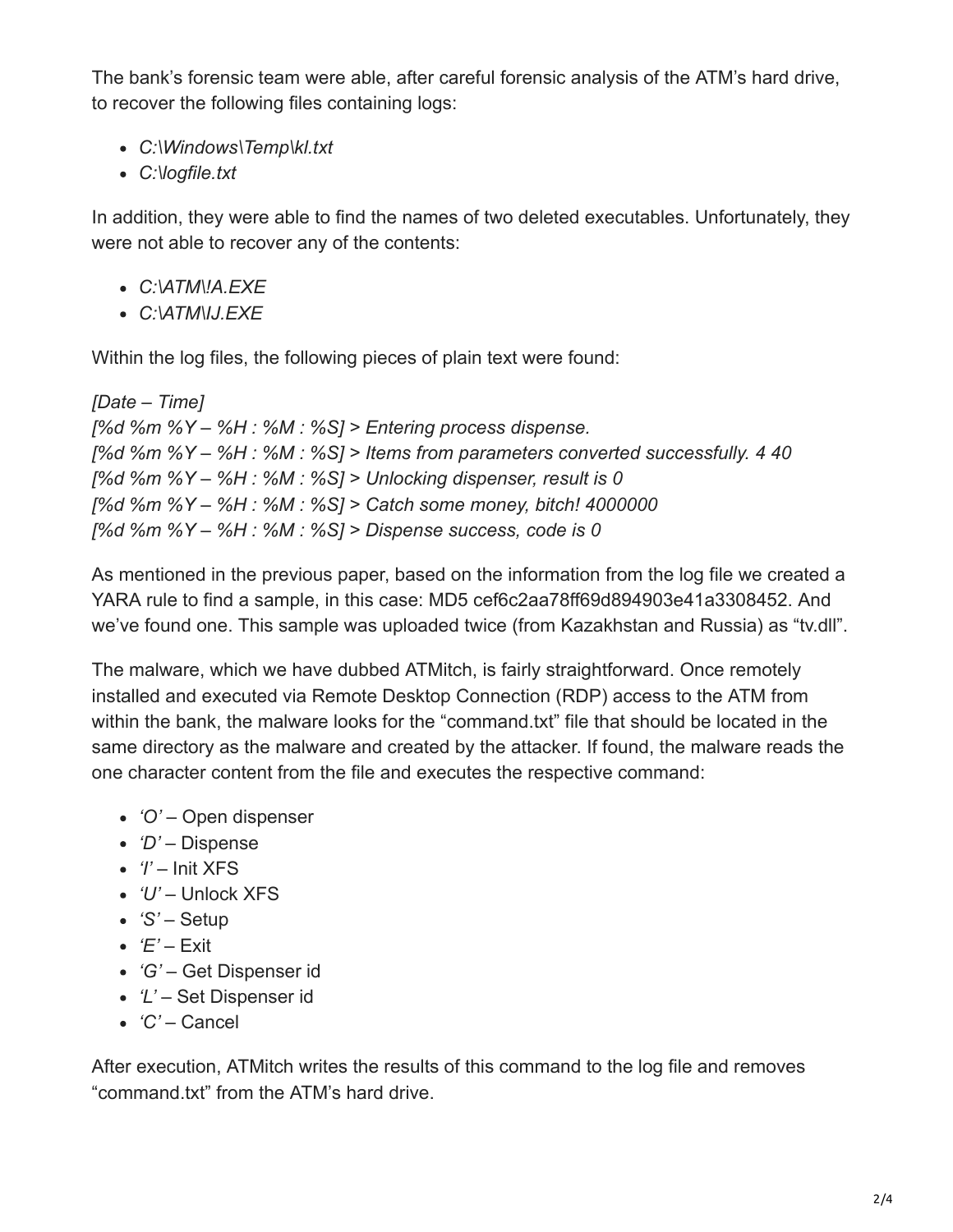The sample "tv.dll" successfully retrieved in this case does not try to conceal itself within the system.

|              | File Edit Jump<br>Help<br>Searc <u>h V</u> iew Deb <u>ugger O</u> ptions<br><u>W</u> indows                                                                                                                            |
|--------------|------------------------------------------------------------------------------------------------------------------------------------------------------------------------------------------------------------------------|
|              | HH                                                                                                                                                                                                                     |
| $\mathbf{F}$ |                                                                                                                                                                                                                        |
|              | $\boxed{1}$ Enums $\boxed{2}$<br>图 Exports 区<br>LE Pseudocode A X<br>A Structures<br><b>YEL</b> Imports <b>X</b><br><b>LE IDA View-A</b> ⊠<br>'s' Strings window<br>O Hex View-1                                       |
|              | int v2; // [sp-8h] [bp-24h]@11<br>5                                                                                                                                                                                    |
|              | int v3; // [sp-4h] [bp-20h]@11<br>6                                                                                                                                                                                    |
|              | 7<br>char v4; // [sp+0h] [bp-1Ch]@13                                                                                                                                                                                   |
|              | char $v5$ ; $  $ [sp+8h] [bp-14h]@3<br>8<br>9                                                                                                                                                                          |
| 10           | int *v6; // [sp+Ch] [bp-10h]@11<br>int $v7$ ; // [sp+18h] [bp-4h]@3                                                                                                                                                    |
| 11           |                                                                                                                                                                                                                        |
| 12           | if ( $dword_100065D8 \le 0$ )                                                                                                                                                                                          |
| • 13         | AfxThrowInvalidArgException();                                                                                                                                                                                         |
| 14           | ATL::CStringT <char,strtraitmfc_dll<char,atl::chtraitscrt<char>&gt;&gt;::CStringT<char,strtraitmfc_dll<char,atl::chtr< th=""></char,strtraitmfc_dll<char,atl::chtr<></char,strtraitmfc_dll<char,atl::chtraitscrt<char> |
| 15<br>16     | 8v5.<br>dword 100065D4);                                                                                                                                                                                               |
| 917          | $v7 = 0;$                                                                                                                                                                                                              |
| ۰<br>18      | switch ( (char) ATL::CSimpleStringT <char, 1="">::operator[](&amp;v5, 0) )</char,>                                                                                                                                     |
| 19           | х.                                                                                                                                                                                                                     |
| 20           | case '0':                                                                                                                                                                                                              |
| 21<br>22     | open_dispenser(v0);<br>break;                                                                                                                                                                                          |
| 23           | case 'P':                                                                                                                                                                                                              |
| 24           | <b>get_Dispenser_name((int *)v0);</b>                                                                                                                                                                                  |
| 25           | break:                                                                                                                                                                                                                 |
| 26           | case 'D':                                                                                                                                                                                                              |
| •27<br>28    | $dispence()$ ;<br>break;                                                                                                                                                                                               |
| 29           | case 'I':                                                                                                                                                                                                              |
| •30          | $Init((char *) \vee 0)$ ;                                                                                                                                                                                              |
| 31           | break;                                                                                                                                                                                                                 |
| 32           | I<br>case 'U' :                                                                                                                                                                                                        |
| 33<br>34     | $Unlock()$ ;<br>break:                                                                                                                                                                                                 |
| 35           | case 'S':                                                                                                                                                                                                              |
| 36           | Setup $(\text{int} \times) \vee 0$ ;                                                                                                                                                                                   |
| 37           | break:                                                                                                                                                                                                                 |
| 38           | case 'E':                                                                                                                                                                                                              |
| 39<br>40     | ExitThread $(0)$ ;<br>return result;                                                                                                                                                                                   |
| 41           | case 'G':                                                                                                                                                                                                              |
| •42          | $v3 =$ (unsigned __int16) word_10006098;                                                                                                                                                                               |
| •43          | $v2 = (int)v0;$                                                                                                                                                                                                        |
| •44          | $v6 = 8v2$ ;                                                                                                                                                                                                           |
| 45<br>46     | ATL::CStringT <char,strtraitmfc_dll<char,atl::chtraitscrt<char>&gt;&gt;::CStringT<char,strtraitmfc_dll<char,atl::<br>8v2,</char,strtraitmfc_dll<char,atl::<br></char,strtraitmfc_dll<char,atl::chtraitscrt<char>       |
| 47           | "Dispenser instanse id %d");                                                                                                                                                                                           |
| 48           | sub 10002540(v2, v3);                                                                                                                                                                                                  |
| 49           | break:                                                                                                                                                                                                                 |
| 50           | case 'L' :                                                                                                                                                                                                             |
| 51<br>52     | Dispenser_instance();<br>break:                                                                                                                                                                                        |
| 53           | default:                                                                                                                                                                                                               |
| •54          | $v3 = (int)v8;$                                                                                                                                                                                                        |
| 55           | $v6 = 8v3$ ;                                                                                                                                                                                                           |
| 56           | ATL::CStringT <char,strtraitmfc_dll<char,atl::chtraitscrt<char>&gt;&gt;::CStringT<char,strtraitmfc_dll<char,atl::< th=""></char,strtraitmfc_dll<char,atl::<></char,strtraitmfc_dll<char,atl::chtraitscrt<char>         |
| 57<br>58     | &v3.<br>"Unknown command mnemonic, check it and repeat again.");                                                                                                                                                       |
| 59           | $sub_1$ 10002540 (v3, v4);                                                                                                                                                                                             |
| 60           | break;                                                                                                                                                                                                                 |
| 61           | case 'C' :                                                                                                                                                                                                             |
| 62           | break;                                                                                                                                                                                                                 |
| 63           | 3                                                                                                                                                                                                                      |

*The malware's command parser*

The malware uses the standard XFS library to control the ATM. It should be noted that it works on every ATM that supports the XFS library (which is the vast majority).

Unfortunately, we were unable to retrieve the executables (!A.exe and IJ.exe, located in C:\ATM) from the ATM; only the file names were found as artefacts during the forensic analysis. We assume that these are the installer and uninstaller of the malware. It should